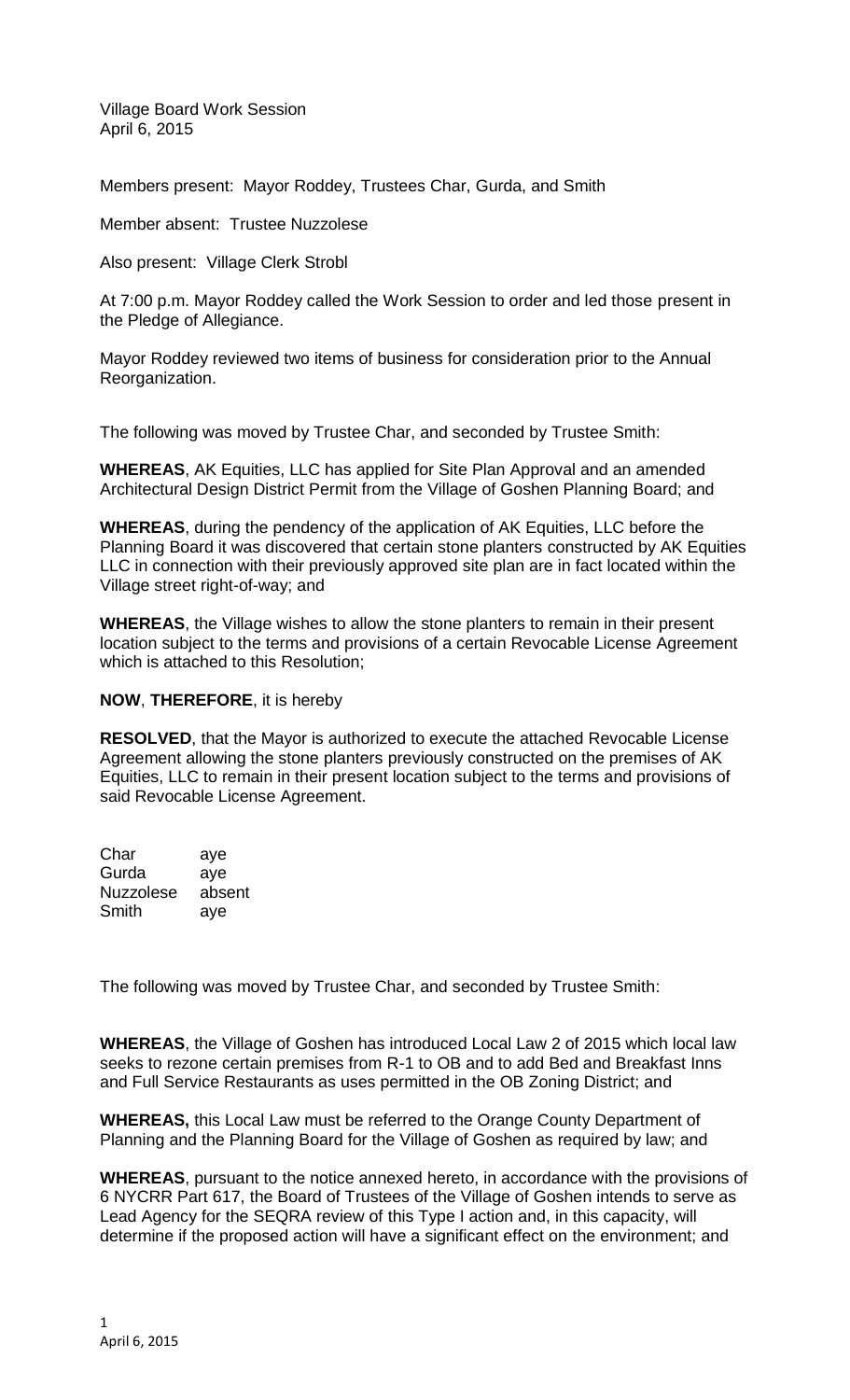**WHEREAS**, the Lead Agency will undertake a coordinated review of this action;

## **NOW**, **THEREFORE**, it is hereby

**RESOLVED**, that the Village Board of the Village of Goshen hereby formally refers this Local Law to the the Orange County Department of Planning and the Planning Board for the Village of Goshen and further designates its intention to serve as Lead Agency for the SEQRA coordinated review of this Type I action and will circulate the annexed Lead Agency Notice along with a copy of the local law and related documents to all involved and interested agencies who shall be given 30 days from the mailing of the Lead Agency Notice to challenge the Board of Trustees Lead Agency designation.

Char aye Gurda abstain (familial relationship) Nuzzolese absent Smith aye Roddey aye

### **VILLAGE OF GOSHEN VILLAGE BOARD NOTICE OF INTENT FOR DESIGNATION OF LEAD AGENCY**

Please take notice that, according to the provisions of 6NYCRR Part 617, the Village of Goshen Village Board has declared its intent to be lead agency for the purposes of review of the action described below. If within 30 calendar days from the date of mailing this notification no involved agency submits a written objection to the Village of Goshen Village Board serving as lead agency, the Village of Goshen Village Board shall act as lead agency and shall follow the provisions of NYCRR Part 617.7 governing determination of significance of the proposed action.

| <b>Contact Person/Address:</b> | Kyle Roddey, Mayor     |
|--------------------------------|------------------------|
|                                | Village of Goshen      |
|                                | 276 Main Street        |
|                                | Goshen, New York 10924 |
|                                | (845) 294-6750         |
|                                |                        |

### **Name of Project: Local 2 of 2015**

**Location:** 268 Main Street and 276 Main Street in the Village of Goshen

**Tax Map Parcel:** 107-2-40.2 (268 Main St.) and 107-2-39.2 (276 Main St.)

Village of Goshen, County of Orange, DEC Region 3

### **Type of Action: Type I**

**Project Description:** The proposed action involves the adoption of a local law which would amend both the zoning map of the Village of Goshen and amend the text of the zoning ordinance of the Village of Goshen. Specifically, adoption of the local law would rezone two parcels presently designated as "R-1" (Residential) zones to "OB" (Office Business) zones. The local law would further amend the Code of the Village of Goshen Zoning Ordinance to make the following uses permitted as conditional uses in the OB Zoning District: Bed and Breakfast Inn and Full Service Restaurants. The local law would further provide a definition to be included in the Zoning Ordinance for Bed and Breakfast Inn and Full Service Restaurants.

**Date of Action:** April 6, 2015

**Date of Mailing:** April 7, 2015